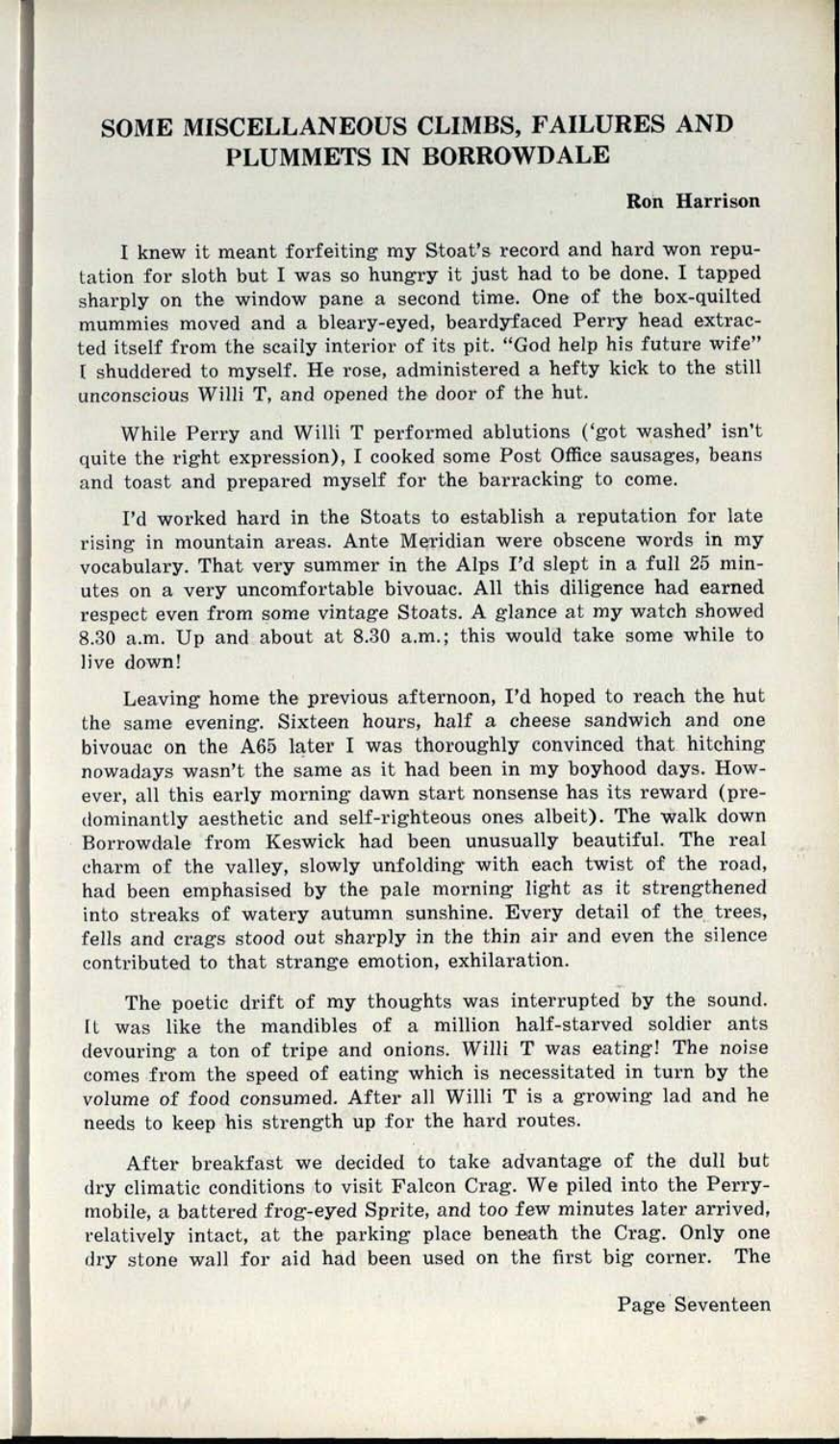bracken path up to the Crag amused us less; the dew-laden fronds, far from tickling our fancies, only succeeded in wetting our breeches, so to speak. After a brief drying out spell we were ready to climb, a pity, as until then I'd been enjoying the morning!

We decided to do Illusion (HVS). This was polished off quickly and Willi T and I were able to settle down to watch the first of <sup>a</sup> series of not unamusing Perry failures on the Niche (XS). Following his tactical retreat, Willi T led Dedication (XS) which we found hard (owing to sharp-end myopia he succeeded in climbing the crux avoiding several large, comforting and highly necessary jugs).

The following afternoon we rose early. After a wet walk up to and down from Black Crag and a visit to Keswick, Perry suggested we finished off the day with a 'look' at Bludgeon (XS) on Shepherd's Crag. Our protestations that we could 'look' at it from the road went unheeded and an hour or so later, Perry was beginning his inspection of the top pitch competently belayed by the author. (With Willi <sup>T</sup> poised above on a big ledge, camera to hand with fastest shutter-speed setting ready to record any particularly spectacular plumments which might occur). I clearly remember a section on which various wild contorted flailings of the Perry limbs produced minimal upward progress behind a perched flake. Simultaneous output consisted of a whole new range of juxtaposed expletives. The final pull up eluded us and we were forced to traverse off left somewhat subdued.

Next day with <sup>a</sup>perseverance dangerously akin to masochism Perry decided another attempt on the Niche was called for to save face. Needless to say face was lost. To recover our sagging morale an ascent of Upper Falcon Crag buttress (HVS) was undertaken. Willi (just-call-me-Cartier-Bresson) T decided to solo up easy rock to the left to take action shots of the final pitch, a large open corner climbed with slings for aid on various pegs (at least that's how we did it). We were just starting this top pitch when Willi T yanked off the jugs he was swinging on and with wild cries of "Geronimo" proceeded to leap backwards into space. "Well if that's his thing", we thought, "who are we to criticise"? He certainly seemed to enjoy the subsequent plummet, waving his arms and legs in glee. We knew it was <sup>a</sup> stunt when the 50 feet of slack rope he'd left pulled taut. He still maintains it wasn't contrived but he always was modest. Most diverting. It must have taken years of practice to perfect. Quite dangerous too. We finished the final pitch in rain, congratulated Willi T on his sky-diving act and greatly enjoyed the scree-run down from the Crag. The following day, Perry having reversed the first pitch of the Niche for the third and final epic, we visited Shepherd's Crag. In fine weather we enjoyed ascents of Little Chamonix, Ardus, Kransic Crack, Devil's Wedge and North Buttress. All fine routes climbed amazingly speedily considering our general level of incompetence. Tomorrow was to be our last half-day. "Something special" said Perry.

Page Eighteen